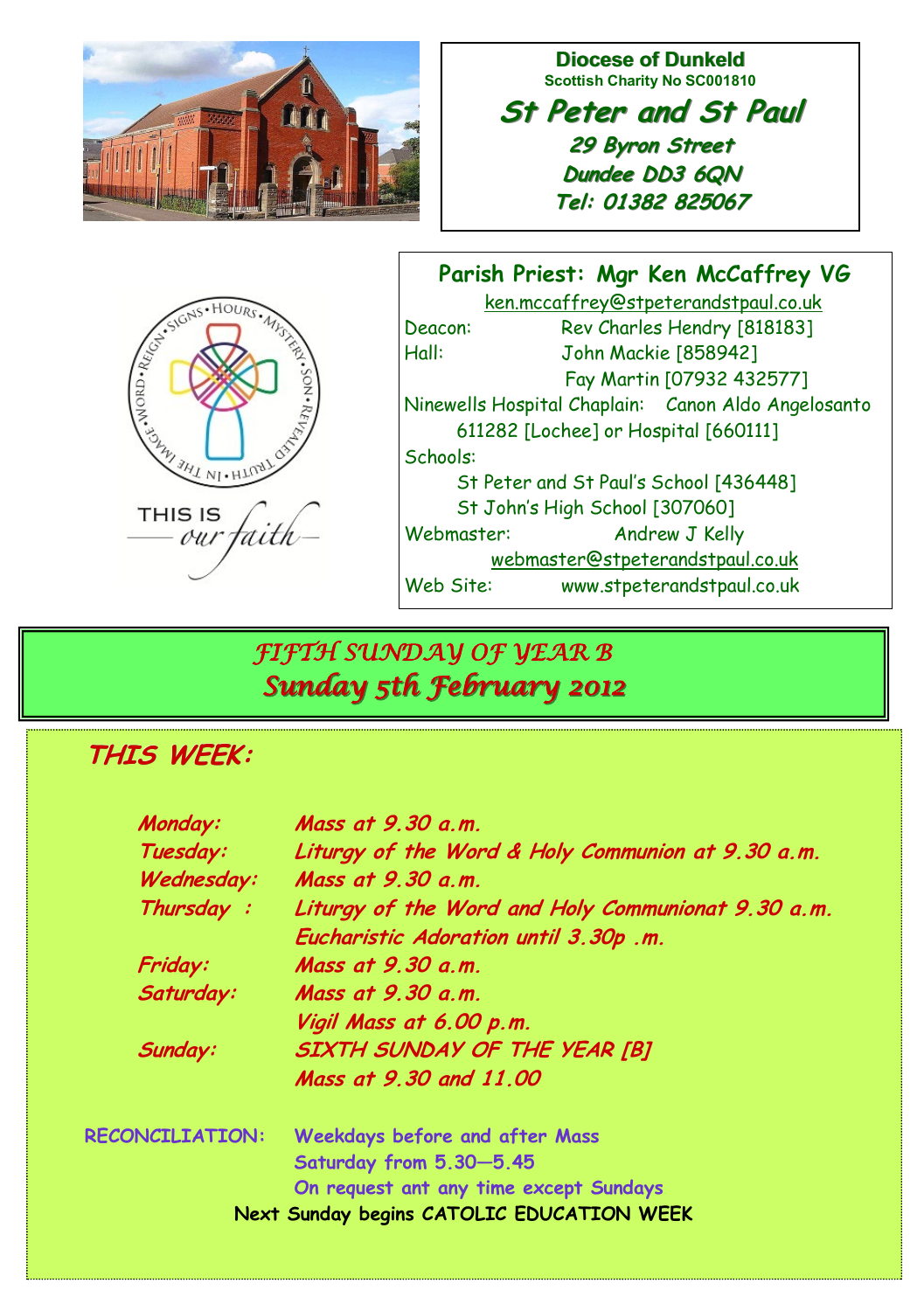*COLLECTIONS* **Sunday 29th January £ 1126.50 (£584was Gift Aid) Many Thanks**

**If one of your family is in hospital, you should let Canon Aldo know.**

**If someone is sick at home, please let Fr Ken or Deacon Charles know so that Sunday Communion can be arranged.**

PLEASE PRAY FOR: **Kathleen Bryce, David Small & Elizabeth Kwasnik** recently deceased.

And for **Caroline Rice, Bob Spence, Davina McGiff, Darren Fitzsimons, Ronald Mackie, William Taylor, Peggy Quinn, Leo Kierans, John Deacon, Gareme McMahon, Rachel Henderson, Margaret & Frank Ferrie, James Ness & Jessie Moncur**  whose anniversaries occur at this time. Pray also for those in hospital; **John McCarle, Jean Rollo & Anne Hume.** And all those who are sick or housebound in our parish and receive the Eucharist each Sunday.

Pray for Sr Marie Terese of the Sisters of Mercy, Lawside who is very ill.

#### **EUCHARISTIC ADORATION**

Eucharistic Adoration takes place each Wednesday from after Mass until 3.30. This is an opportunity to spend prayerful time in quiet peace before the Blessed Sacrament. Enter by the side door beside the house and take up the opportunity to prtay for your own intentions and for your family and friends.

CHILDREN'S LITURGY OF THE WORD at 11 o'clock Mass



### DUNKELD LOURDES PILGRIMAGE ASSOCIATION

The Dunkeld Diocesan Pilgrimage Association are appealing for nurses to help with the 2012 pilgrimage or for people to help sponsor the fare of a nurse. For further information please contact Fr Ken

#### Diocesan Pilgrimage to Lourdes

The Annual Diocesan Pilgrimage to Lourdes will be from 13—20 July this year. Details on the Notice Board.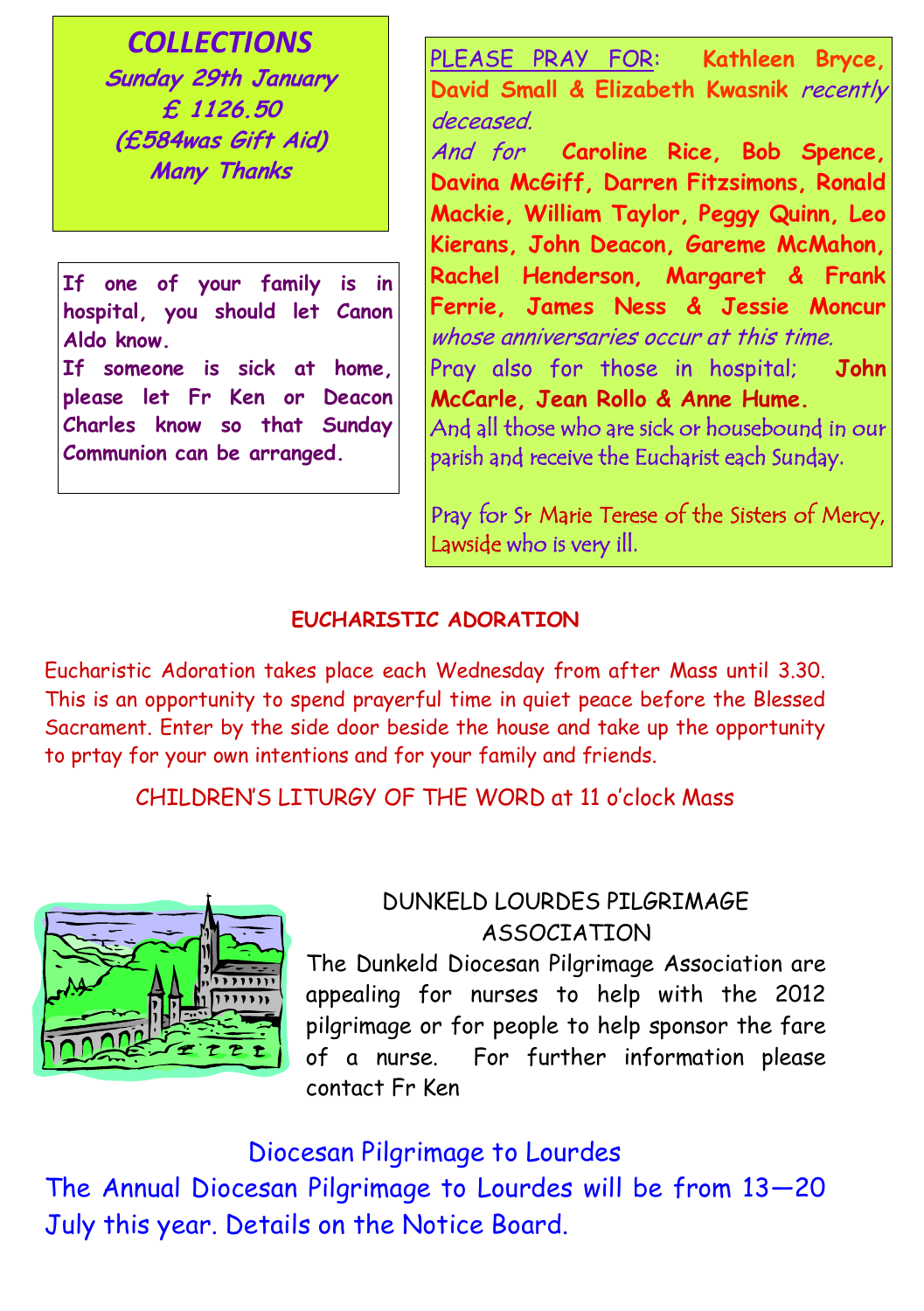World Day of Prayer for the Sick Monday 13th February at 7.00 p.m. Mass of our Lady of Lourdes Immaculate Conception Church (St Mary's) Lochee

### THE NEW TRANSLATION OF THE MISSAL

Copies of the People's Edition of the new Missal are on order from CTS [Catholic Truth Society]. These are £18 each and if you wish to pre-order your copy, please put your name on the list on the table outside the Sacristy.

### WORLD YOUTH DAY 2014

World Youth Day will take place in Brazil [Rio] in 2014. Canon Patrick McInally has been asked by the Bishop's Consultors to



see if there is any interest among the young people of the Diocese in going to this event. It is expensive, costing upwards of £2000 and there is no funding available from the Diocese. Any young person interested in the event and willing to fund raise should let Fr Ken know.

CECILIAN CHOIR CONCERT in aid of the Dundee Across Group will be in St Andrew's Cathedral, on Monday 20th February, at 7.30 p.m. Tickets are £5, available at the door or from 01382 667158.